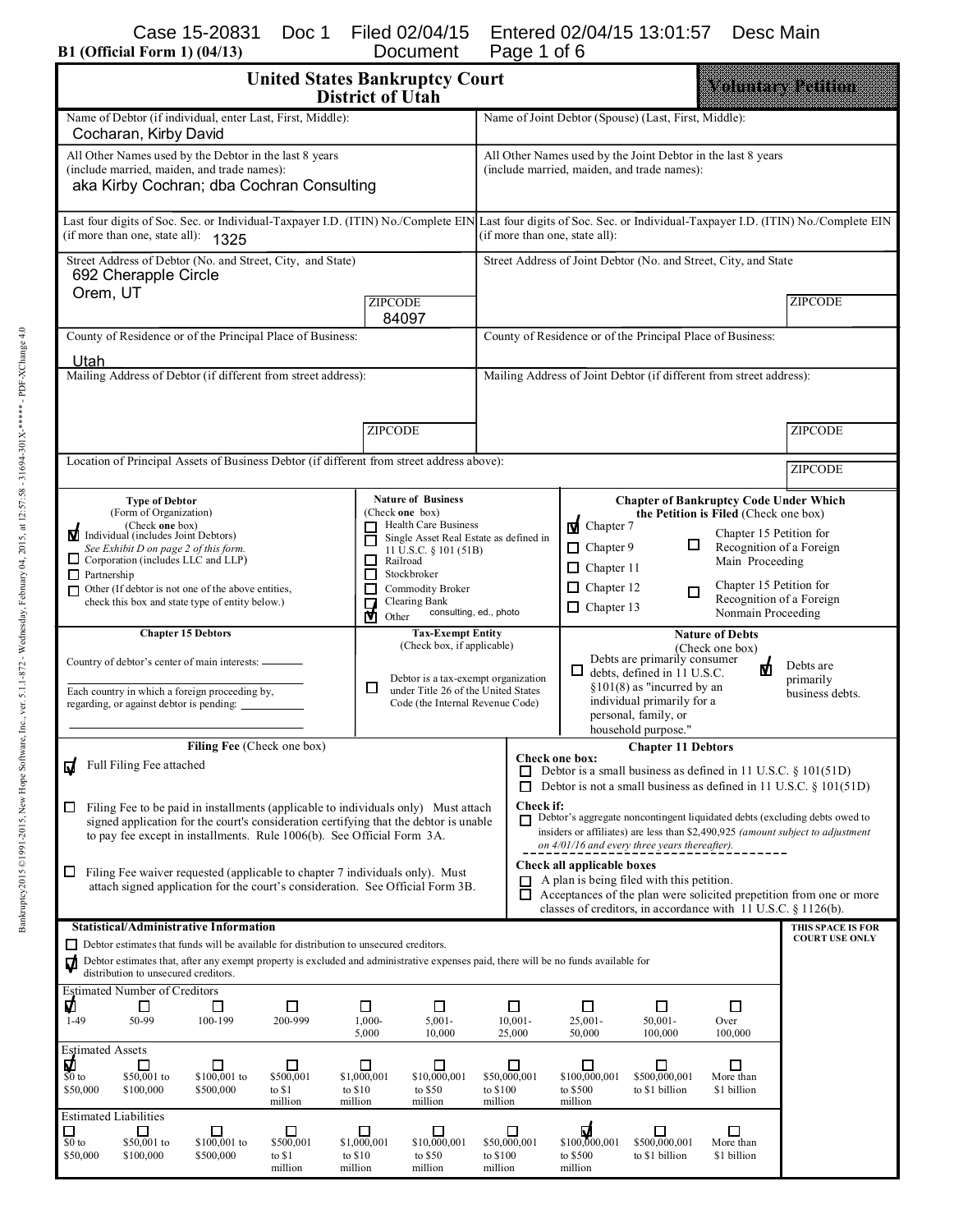| B1 (Official Gase 19920861                                                                                                                                                                                                                                                                                                                                                                                                    | Doc 1                                                                                                                                                                                                                                                             | Filed 02/04/15 | Entered 02/04/15 13:01:57                                                                                                                                                                                                                                                                                                                                                                                                                                                                                                                                  | Desc Main<br>Page 2 |  |
|-------------------------------------------------------------------------------------------------------------------------------------------------------------------------------------------------------------------------------------------------------------------------------------------------------------------------------------------------------------------------------------------------------------------------------|-------------------------------------------------------------------------------------------------------------------------------------------------------------------------------------------------------------------------------------------------------------------|----------------|------------------------------------------------------------------------------------------------------------------------------------------------------------------------------------------------------------------------------------------------------------------------------------------------------------------------------------------------------------------------------------------------------------------------------------------------------------------------------------------------------------------------------------------------------------|---------------------|--|
| <b>Document</b><br>$P_{\text{N4M}}^{q}$ of $Q_{\text{B}}^{q}$ $Q_{\text{B}}^{q}$ $Q_{\text{S}}^{q}$<br><b>Voluntary Petition</b><br>(This page must be completed and filed in every case)<br>Kirby David Cocharan                                                                                                                                                                                                             |                                                                                                                                                                                                                                                                   |                |                                                                                                                                                                                                                                                                                                                                                                                                                                                                                                                                                            |                     |  |
|                                                                                                                                                                                                                                                                                                                                                                                                                               |                                                                                                                                                                                                                                                                   |                | All Prior Bankruptcy Cases Filed Within Last 8 Years (If more than two, attach additional sheet)                                                                                                                                                                                                                                                                                                                                                                                                                                                           |                     |  |
| Location<br>Where Filed:                                                                                                                                                                                                                                                                                                                                                                                                      | <b>NONE</b>                                                                                                                                                                                                                                                       |                | Case Number:                                                                                                                                                                                                                                                                                                                                                                                                                                                                                                                                               | Date Filed:         |  |
| Location<br>Where Filed:                                                                                                                                                                                                                                                                                                                                                                                                      | N.A.                                                                                                                                                                                                                                                              |                | Case Number:                                                                                                                                                                                                                                                                                                                                                                                                                                                                                                                                               | Date Filed:         |  |
|                                                                                                                                                                                                                                                                                                                                                                                                                               |                                                                                                                                                                                                                                                                   |                | Pending Bankruptcy Case Filed by any Spouse, Partner or Affiliate of this Debtor (If more than one, attach additional sheet)                                                                                                                                                                                                                                                                                                                                                                                                                               |                     |  |
| Name of Debtor:                                                                                                                                                                                                                                                                                                                                                                                                               | <b>NONE</b>                                                                                                                                                                                                                                                       |                | Case Number:                                                                                                                                                                                                                                                                                                                                                                                                                                                                                                                                               | Date Filed:         |  |
| District:                                                                                                                                                                                                                                                                                                                                                                                                                     |                                                                                                                                                                                                                                                                   |                | Relationship:                                                                                                                                                                                                                                                                                                                                                                                                                                                                                                                                              | Judge:              |  |
| <b>Exhibit A</b><br>(To be completed if debtor is required to file periodic reports (e.g., forms)<br>10K and 10Q) with the Securities and Exchange Commission pursuant to<br>Section 13 or 15(d) of the Securities Exchange Act of 1934 and is requesting<br>relief under chapter 11)<br>Exhibit A is attached and made a part of this petition.                                                                              |                                                                                                                                                                                                                                                                   |                | <b>Exhibit B</b><br>(To be completed if debtor is an individual<br>whose debts are primarily consumer debts)<br>I, the attorney for the petitioner named in the foregoing petition, declare that I<br>have informed the petitioner that [he or she] may proceed under chapter 7, 11,<br>12, or 13 of title 11, United States Code, and have explained the relief<br>available under each such chapter. I further certify that I delivered to the<br>debtor the notice required by 11 U.S.C. § 342(b).<br>Χ.<br>Signature of Attorney for Debtor(s)<br>Date |                     |  |
|                                                                                                                                                                                                                                                                                                                                                                                                                               |                                                                                                                                                                                                                                                                   |                | <b>Exhibit C</b>                                                                                                                                                                                                                                                                                                                                                                                                                                                                                                                                           |                     |  |
|                                                                                                                                                                                                                                                                                                                                                                                                                               |                                                                                                                                                                                                                                                                   |                | Does the debtor own or have possession of any property that poses or is alleged to pose a threat of imminent and identifiable harm to public health or safety?                                                                                                                                                                                                                                                                                                                                                                                             |                     |  |
|                                                                                                                                                                                                                                                                                                                                                                                                                               | Yes, and Exhibit C is attached and made a part of this petition.                                                                                                                                                                                                  |                |                                                                                                                                                                                                                                                                                                                                                                                                                                                                                                                                                            |                     |  |
|                                                                                                                                                                                                                                                                                                                                                                                                                               |                                                                                                                                                                                                                                                                   |                |                                                                                                                                                                                                                                                                                                                                                                                                                                                                                                                                                            |                     |  |
| Q<br>No.                                                                                                                                                                                                                                                                                                                                                                                                                      |                                                                                                                                                                                                                                                                   |                |                                                                                                                                                                                                                                                                                                                                                                                                                                                                                                                                                            |                     |  |
| <b>Exhibit D</b><br>(To be completed by every individual debtor. If a joint petition is filed, each spouse must complete and attach a separate Exhibit D.)<br>⋥<br>Exhibit D completed and signed by the debtor is attached and made a part of this petition.<br>If this is a joint petition:<br>ΙI<br>Exhibit D also completed and signed by the joint debtor is attached and made a part of this petition.                  |                                                                                                                                                                                                                                                                   |                |                                                                                                                                                                                                                                                                                                                                                                                                                                                                                                                                                            |                     |  |
| <b>Information Regarding the Debtor - Venue</b>                                                                                                                                                                                                                                                                                                                                                                               |                                                                                                                                                                                                                                                                   |                |                                                                                                                                                                                                                                                                                                                                                                                                                                                                                                                                                            |                     |  |
| (Check any applicable box)<br>⋥<br>Debtor has been domiciled or has had a residence, principal place of business, or principal assets in this District for 180 days immediately<br>preceding the date of this petition or for a longer part of such 180 days than in any other District.                                                                                                                                      |                                                                                                                                                                                                                                                                   |                |                                                                                                                                                                                                                                                                                                                                                                                                                                                                                                                                                            |                     |  |
| ΙI                                                                                                                                                                                                                                                                                                                                                                                                                            | There is a bankruptcy case concerning debtor's affiliate, general partner, or partnership pending in this District.                                                                                                                                               |                |                                                                                                                                                                                                                                                                                                                                                                                                                                                                                                                                                            |                     |  |
| Debtor is a debtor in a foreign proceeding and has its principal place of business or principal assets in the United Sates in this District, or<br>$\Box$<br>has no principal place of business or assets in the United States but is a defendant in an action or proceeding [in federal or state court] in<br>this District, or the interests of the parties will be served in regard to the relief sought in this District. |                                                                                                                                                                                                                                                                   |                |                                                                                                                                                                                                                                                                                                                                                                                                                                                                                                                                                            |                     |  |
| <b>Certification by a Debtor Who Resides as a Tenant of Residential Property</b><br>(Check all applicable boxes)                                                                                                                                                                                                                                                                                                              |                                                                                                                                                                                                                                                                   |                |                                                                                                                                                                                                                                                                                                                                                                                                                                                                                                                                                            |                     |  |
| $\Box$                                                                                                                                                                                                                                                                                                                                                                                                                        |                                                                                                                                                                                                                                                                   |                | Landlord has a judgment against the debtor for possession of debtor's residence. (If box checked, complete the following.)                                                                                                                                                                                                                                                                                                                                                                                                                                 |                     |  |
| (Name of landlord that obtained judgment)                                                                                                                                                                                                                                                                                                                                                                                     |                                                                                                                                                                                                                                                                   |                |                                                                                                                                                                                                                                                                                                                                                                                                                                                                                                                                                            |                     |  |
|                                                                                                                                                                                                                                                                                                                                                                                                                               |                                                                                                                                                                                                                                                                   |                | (Address of landlord)                                                                                                                                                                                                                                                                                                                                                                                                                                                                                                                                      |                     |  |
| □                                                                                                                                                                                                                                                                                                                                                                                                                             | Debtor claims that under applicable nonbankruptcy law, there are circumstances under which the debtor would be permitted to cure the<br>entire monetary default that gave rise to the judgment for possession, after the judgment for possession was entered, and |                |                                                                                                                                                                                                                                                                                                                                                                                                                                                                                                                                                            |                     |  |
| Ш                                                                                                                                                                                                                                                                                                                                                                                                                             | Debtor has included in this petition the deposit with the court of any rent that would become due during the 30-day period after the<br>filing of the petition.                                                                                                   |                |                                                                                                                                                                                                                                                                                                                                                                                                                                                                                                                                                            |                     |  |
| П                                                                                                                                                                                                                                                                                                                                                                                                                             | Debtor certifies that he/she has served the Landlord with this certification. $(11 \text{ U.S.C.} \S 362(1))$ .                                                                                                                                                   |                |                                                                                                                                                                                                                                                                                                                                                                                                                                                                                                                                                            |                     |  |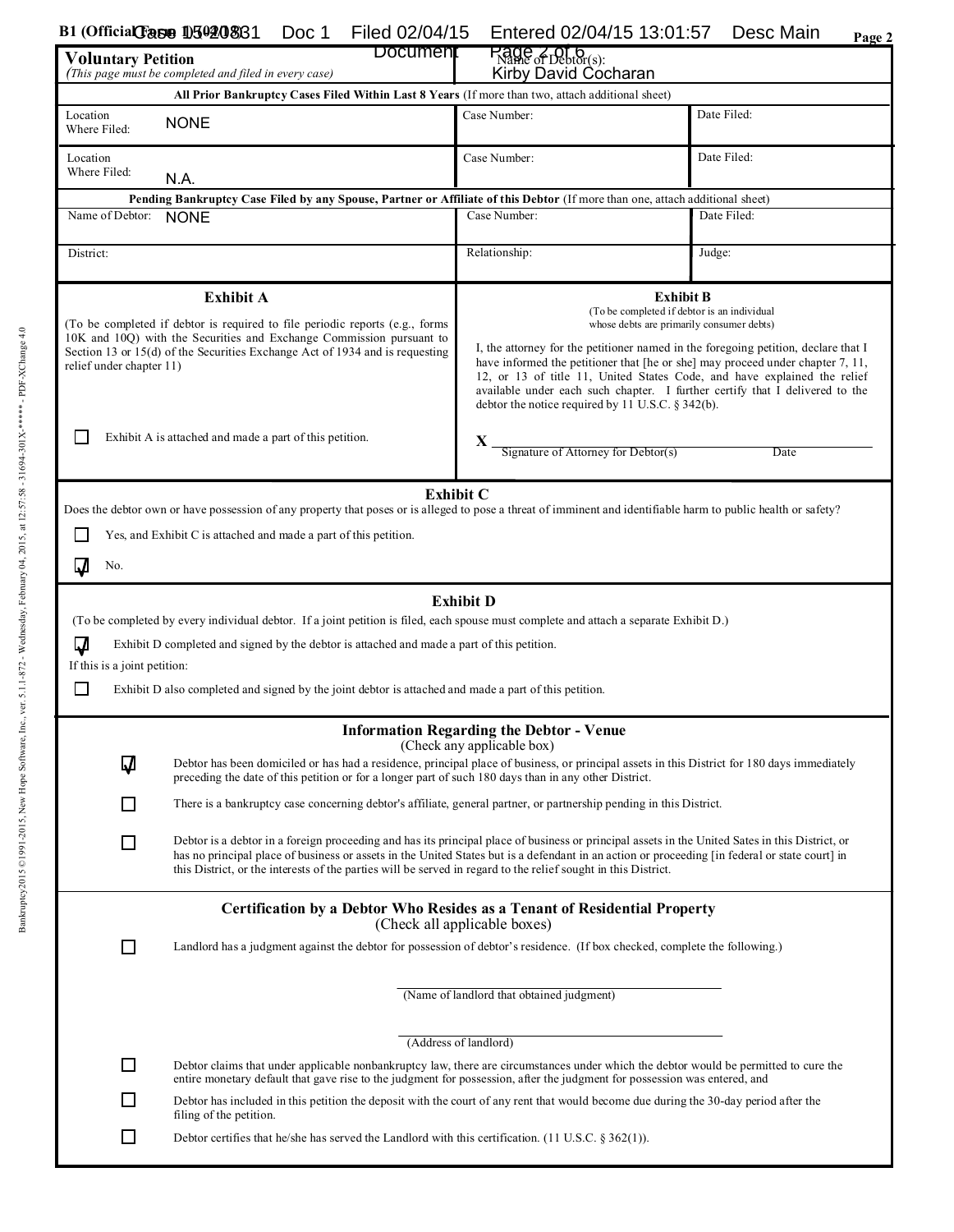|  |  |  | Case 15-20831 Doc 1 Filed 02/04/15 Entered 02/04/15 13:01:57 Desc Main |  |
|--|--|--|------------------------------------------------------------------------|--|
|--|--|--|------------------------------------------------------------------------|--|

| <b>Document</b><br>B1 (Official Form 1) $(04/13)$                                                                                                                                                                                                                                                                                                                                                                                    | Page 3 of 6<br>Page 3                                                                                                                                                                                                                                                                                                                                                                                                                                                                                                                                                                                                                                                                                                |  |  |
|--------------------------------------------------------------------------------------------------------------------------------------------------------------------------------------------------------------------------------------------------------------------------------------------------------------------------------------------------------------------------------------------------------------------------------------|----------------------------------------------------------------------------------------------------------------------------------------------------------------------------------------------------------------------------------------------------------------------------------------------------------------------------------------------------------------------------------------------------------------------------------------------------------------------------------------------------------------------------------------------------------------------------------------------------------------------------------------------------------------------------------------------------------------------|--|--|
| <b>Voluntary Petition</b>                                                                                                                                                                                                                                                                                                                                                                                                            | Name of Debtor(s):                                                                                                                                                                                                                                                                                                                                                                                                                                                                                                                                                                                                                                                                                                   |  |  |
| (This page must be completed and filed in every case)                                                                                                                                                                                                                                                                                                                                                                                | Kirby David Cocharan                                                                                                                                                                                                                                                                                                                                                                                                                                                                                                                                                                                                                                                                                                 |  |  |
| <b>Signatures</b>                                                                                                                                                                                                                                                                                                                                                                                                                    |                                                                                                                                                                                                                                                                                                                                                                                                                                                                                                                                                                                                                                                                                                                      |  |  |
| Signature(s) of Debtor(s) (Individual/Joint)                                                                                                                                                                                                                                                                                                                                                                                         | <b>Signature of a Foreign Representative</b>                                                                                                                                                                                                                                                                                                                                                                                                                                                                                                                                                                                                                                                                         |  |  |
| I declare under penalty of perjury that the information provided in this petition<br>is true and correct.<br>[If petitioner is an individual whose debts are primarily consumer debts and<br>has chosen to file under chapter 7] I am aware that I may proceed under<br>chapter 7, 11, 12, or 13 of title 11, United States Code, understand the relief<br>available under each such chapter, and choose to proceed under chapter 7. | I declare under penalty of perjury that the information provided in this petition<br>is true and correct, that I am the foreign representative of a debtor in a foreign<br>proceeding, and that I am authorized to file this petition.                                                                                                                                                                                                                                                                                                                                                                                                                                                                               |  |  |
| [If no attorney represents me and no bankruptcy petition preparer signs the<br>petition] I have obtained and read the notice required by 11 U.S.C. § 342(b).                                                                                                                                                                                                                                                                         | (Check only one box.)                                                                                                                                                                                                                                                                                                                                                                                                                                                                                                                                                                                                                                                                                                |  |  |
| I request relief in accordance with the chapter of title 11, United States<br>Code, specified in this petition.                                                                                                                                                                                                                                                                                                                      | I request relief in accordance with chapter 15 of title 11, United States Code.<br>$\Box$<br>Certified copies of the documents required by 11 U.S.C. § 1515 of title 11 are<br>attached.                                                                                                                                                                                                                                                                                                                                                                                                                                                                                                                             |  |  |
|                                                                                                                                                                                                                                                                                                                                                                                                                                      | $\Box$<br>Pursuant to 11 U.S.C. § 1511, I request relief in accordance with the chapter of<br>title 11 specified in this petition. A certified copy of the order granting<br>recognition of the foreign main proceeding is attached.                                                                                                                                                                                                                                                                                                                                                                                                                                                                                 |  |  |
| X /s/ Kirby David Cocharan<br>Signature of Debtor                                                                                                                                                                                                                                                                                                                                                                                    | $\mathbf{X}$                                                                                                                                                                                                                                                                                                                                                                                                                                                                                                                                                                                                                                                                                                         |  |  |
|                                                                                                                                                                                                                                                                                                                                                                                                                                      | (Signature of Foreign Representative)                                                                                                                                                                                                                                                                                                                                                                                                                                                                                                                                                                                                                                                                                |  |  |
| Signature of Joint Debtor                                                                                                                                                                                                                                                                                                                                                                                                            |                                                                                                                                                                                                                                                                                                                                                                                                                                                                                                                                                                                                                                                                                                                      |  |  |
|                                                                                                                                                                                                                                                                                                                                                                                                                                      | (Printed Name of Foreign Representative)                                                                                                                                                                                                                                                                                                                                                                                                                                                                                                                                                                                                                                                                             |  |  |
| Telephone Number (If not represented by attorney)                                                                                                                                                                                                                                                                                                                                                                                    |                                                                                                                                                                                                                                                                                                                                                                                                                                                                                                                                                                                                                                                                                                                      |  |  |
| 2/4/2015                                                                                                                                                                                                                                                                                                                                                                                                                             |                                                                                                                                                                                                                                                                                                                                                                                                                                                                                                                                                                                                                                                                                                                      |  |  |
| Date                                                                                                                                                                                                                                                                                                                                                                                                                                 | (Date)                                                                                                                                                                                                                                                                                                                                                                                                                                                                                                                                                                                                                                                                                                               |  |  |
| <b>Signature of Attorney*</b>                                                                                                                                                                                                                                                                                                                                                                                                        | <b>Signature of Non-Attorney Petition Preparer</b>                                                                                                                                                                                                                                                                                                                                                                                                                                                                                                                                                                                                                                                                   |  |  |
| X<br>/s/ Robert Fugal<br>Signature of Attorney for Debtor(s)<br>ROBERT FUGAL 3796<br>Printed Name of Attorney for Debtor(s)<br>Bird & Fugal<br>Firm Name<br>384 E. 720 S. #201<br><b>Address</b><br>Orem, UT 84058                                                                                                                                                                                                                   | I declare under penalty of perjury that: (1) I am a bankruptcy petition preparer<br>as defined in 11 U.S.C. $\S$ 110, (2) I prepared this document for compensation,<br>and have provided the debtor with a copy of this document and the notices and<br>information required under 11 U.S.C. $\S$ 110(b), 110(h), and 342(b); and, (3) if<br>rules or guidelines have been promulgated pursuant to 11 U.S.C. § 110(h)<br>setting a maximum fee for services chargeable by bankruptcy petition<br>preparers, I have given the debtor notice of the maximum amount before any<br>document for filing for a debtor or accepting any fee from the debtor, as<br>required in that section. Official Form 19 is attached. |  |  |
| <u>801-426-4700</u>                                                                                                                                                                                                                                                                                                                                                                                                                  | Printed Name and title, if any, of Bankruptcy Petition Preparer                                                                                                                                                                                                                                                                                                                                                                                                                                                                                                                                                                                                                                                      |  |  |
| Telephone Number<br>2/4/2015<br>Date<br>*In a case in which $\S$ 707(b)(4)(D) applies, this signature also constitutes a<br>certification that the attorney has no knowledge after an inquiry that the<br>information in the schedules is incorrect.                                                                                                                                                                                 | Social Security Number (If the bankruptcy petition preparer is not an individual,<br>state the Social Security number of the officer, principal, responsible person or<br>partner of the bankruptcy petition preparer.) (Required by 11 U.S.C. § 110.)<br><b>Address</b>                                                                                                                                                                                                                                                                                                                                                                                                                                             |  |  |
| <b>Signature of Debtor (Corporation/Partnership)</b><br>I declare under penalty of perjury that the information provided in this petition<br>is true and correct, and that I have been authorized to file this petition on<br>behalf of the debtor.                                                                                                                                                                                  | X                                                                                                                                                                                                                                                                                                                                                                                                                                                                                                                                                                                                                                                                                                                    |  |  |
| The debtor requests relief in accordance with the chapter of title 11,<br>United States Code, specified in this petition.                                                                                                                                                                                                                                                                                                            | Date<br>Signature of bankruptcy petition preparer or officer, principal, responsible                                                                                                                                                                                                                                                                                                                                                                                                                                                                                                                                                                                                                                 |  |  |
| X<br>Signature of Authorized Individual                                                                                                                                                                                                                                                                                                                                                                                              | person, or partner whose Social Security number is provided above.<br>Names and Social Security numbers of all other individuals who prepared or<br>assisted in preparing this document unless the bankruptcy petition preparer is                                                                                                                                                                                                                                                                                                                                                                                                                                                                                   |  |  |
| Printed Name of Authorized Individual                                                                                                                                                                                                                                                                                                                                                                                                | not an individual:<br>If more than one person prepared this document, attach additional sheets                                                                                                                                                                                                                                                                                                                                                                                                                                                                                                                                                                                                                       |  |  |
| Title of Authorized Individual                                                                                                                                                                                                                                                                                                                                                                                                       | conforming to the appropriate official form for each person.<br>A bankruptcy petition preparer's failure to comply with the provisions of title 11                                                                                                                                                                                                                                                                                                                                                                                                                                                                                                                                                                   |  |  |
| Date                                                                                                                                                                                                                                                                                                                                                                                                                                 | and the Federal Rules of Bankruptcy Procedure may result in fines or<br>imprisonment or both 11 U.S.C. §110; 18 U.S.C. §156.                                                                                                                                                                                                                                                                                                                                                                                                                                                                                                                                                                                         |  |  |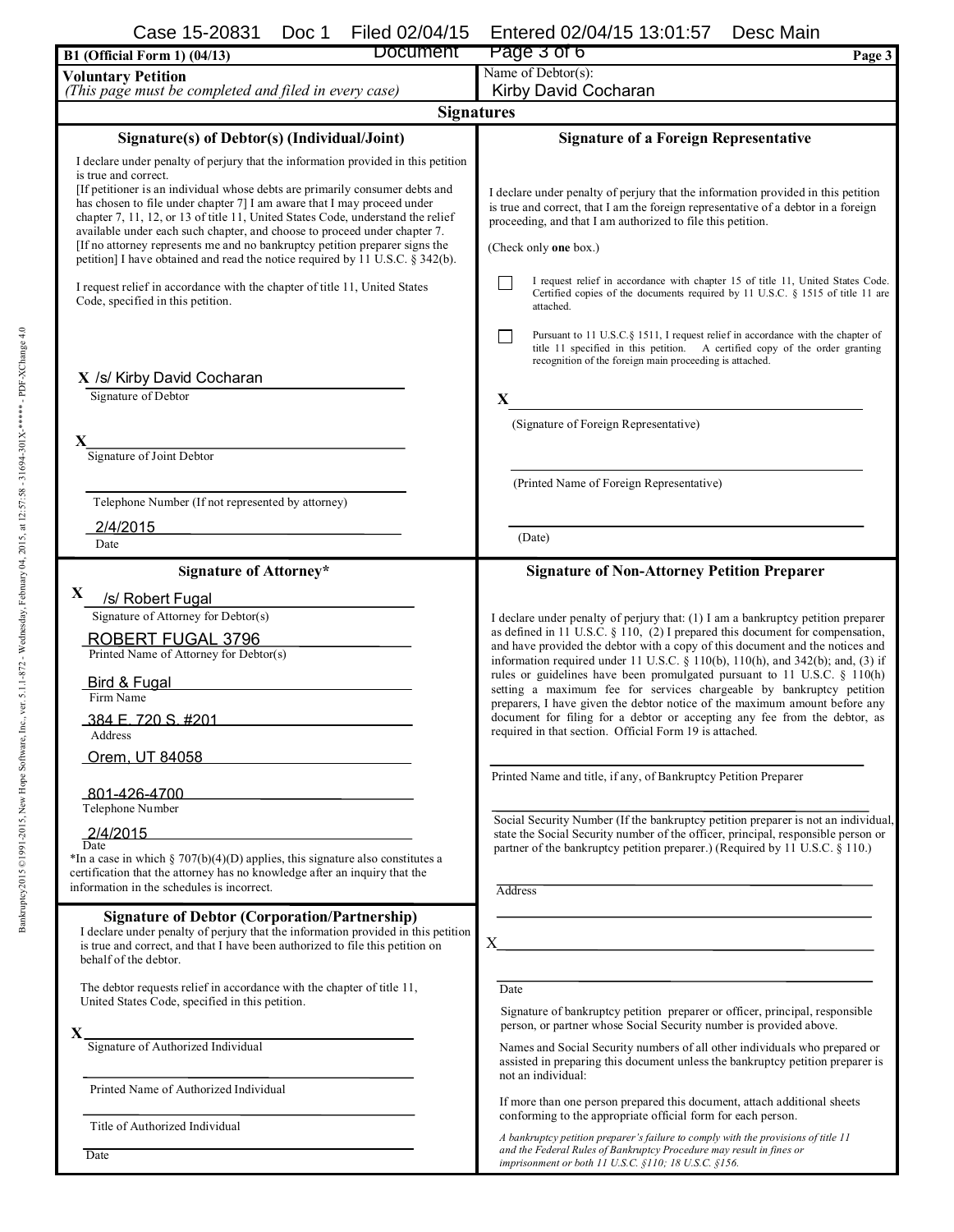B1 D (Official Form 1, Exhibit D ) (12/09)

## UNITED STATES BANKRUPTCY COURT **District of Utah**

In re\_Kirby David Cocharan and Cocharan Case No.

Debtor(s) (if known)

## **EXHIBIT D - INDIVIDUAL DEBTOR**'**S STATEMENT OF COMPLIANCE WITH CREDIT COUNSELING REQUIREMENT**

**Warning: You must be able to check truthfully one of the five statements regarding credit counseling listed below. If you cannot do so, you are not eligible to file a bankruptcy case, and the court can dismiss any case you do file. If that happens, you will lose whatever filing fee you paid, and your creditors will be able to resume collection activities against you. If your case is dismissed and you file another bankruptcy case later, you may be required to pay a second filing fee and you may have to take extra steps to stop creditors**' **collection activities.** 

*Every individual debtor must file this Exhibit D. If a joint petition is filed, each spouse must complete and file a separate Exhibit D. Check one of the five statements below and attach any documents as directed.* 

₫ 1. Within the 180 days **before the filing of my bankruptcy case**, I received a briefing from a credit counseling agency approved by the United States trustee or bankruptcy administrator that outlined the opportunities for available credit counseling and assisted me in performing a related budget analysis, and I have a certificate from the agency describing the services provided to me. *Attach a copy of the certificate and a copy of any debt repayment plan developed through the agency.* 

σ 2. Within the 180 days **before the filing of my bankruptcy case**, I received a briefing from a credit counseling agency approved by the United States trustee or bankruptcy administrator that outlined the opportunities for available credit counseling and assisted me in performing a related budget analysis, but I do not have a certificate from the agency describing the services provided to me. *You must file a copy of a certificate from the agency describing the services provided to you and a copy of any debt repayment plan developed through the agency no later than 14 days after your bankruptcy case is filed.*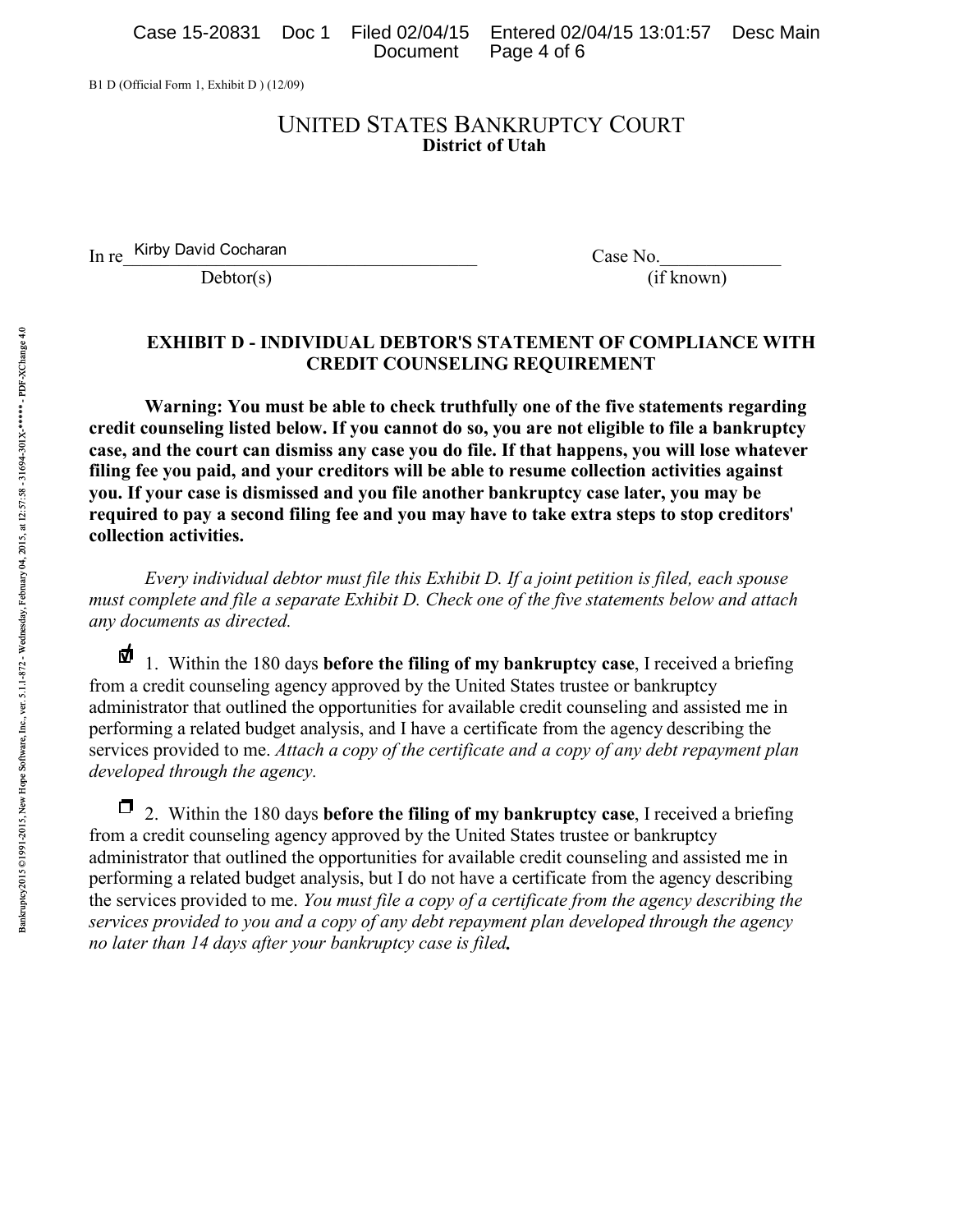B1 D (Official Form 1, Exh. D) (12/09) – Cont. Page 2

 $\Box$  3. I certify that I requested credit counseling services from an approved agency but was unable to obtain the services during the seven days from the time I made my request, and the following exigent circumstances merit a temporary waiver of the credit counseling requirement so I can file my bankruptcy case now. *[Summarize exigent circumstances here.]* 

**If your certification is satisfactory to the court, you must still obtain the credit counseling briefing within the first 30 days after you file your bankruptcy petition and promptly file a certificate from the agency that provided the counseling, together with a copy of any debt management plan developed through the agency. Failure to fulfill these requirements may result in dismissal of your case. Any extension of the 30-day deadline can be granted only for cause and is limited to a maximum of 15 days. Your case may also be dismissed if the court is not satisfied with your reasons for filing your bankruptcy case without first receiving a credit counseling briefing.** 

4. I am not required to receive a credit counseling briefing because of: *[Check the applicable statement.] [Must be accompanied by a motion for determination by the court.]* 

**Incapacity.** (Defined in 11 U.S.C.  $\S$  109(h)(4) as impaired by reason of mental illness or mental deficiency so as to be incapable of realizing and making rational decisions with respect to financial responsibilities.);

 $\Box$  Disability. (Defined in 11 U.S.C. § 109(h)(4) as physically impaired to the extent of being unable, after reasonable effort, to participate in a credit counseling briefing in person, by telephone, or through the Internet.)**;** 

Active military duty in a military combat zone.

5. The United States trustee or bankruptcy administrator has determined that the credit counseling requirement of 11 U.S.C. § 109(h) does not apply in this district**.** 

## **I certify under penalty of perjury that the information provided above is true and correct.**

Signature of Debtor: /s/ Kirby David Cocharan<br>KIRBY DAVID COCHARAN<br>2/4/2015<br>Date: KIRBY DAVID COCHARAN

2/4/2015